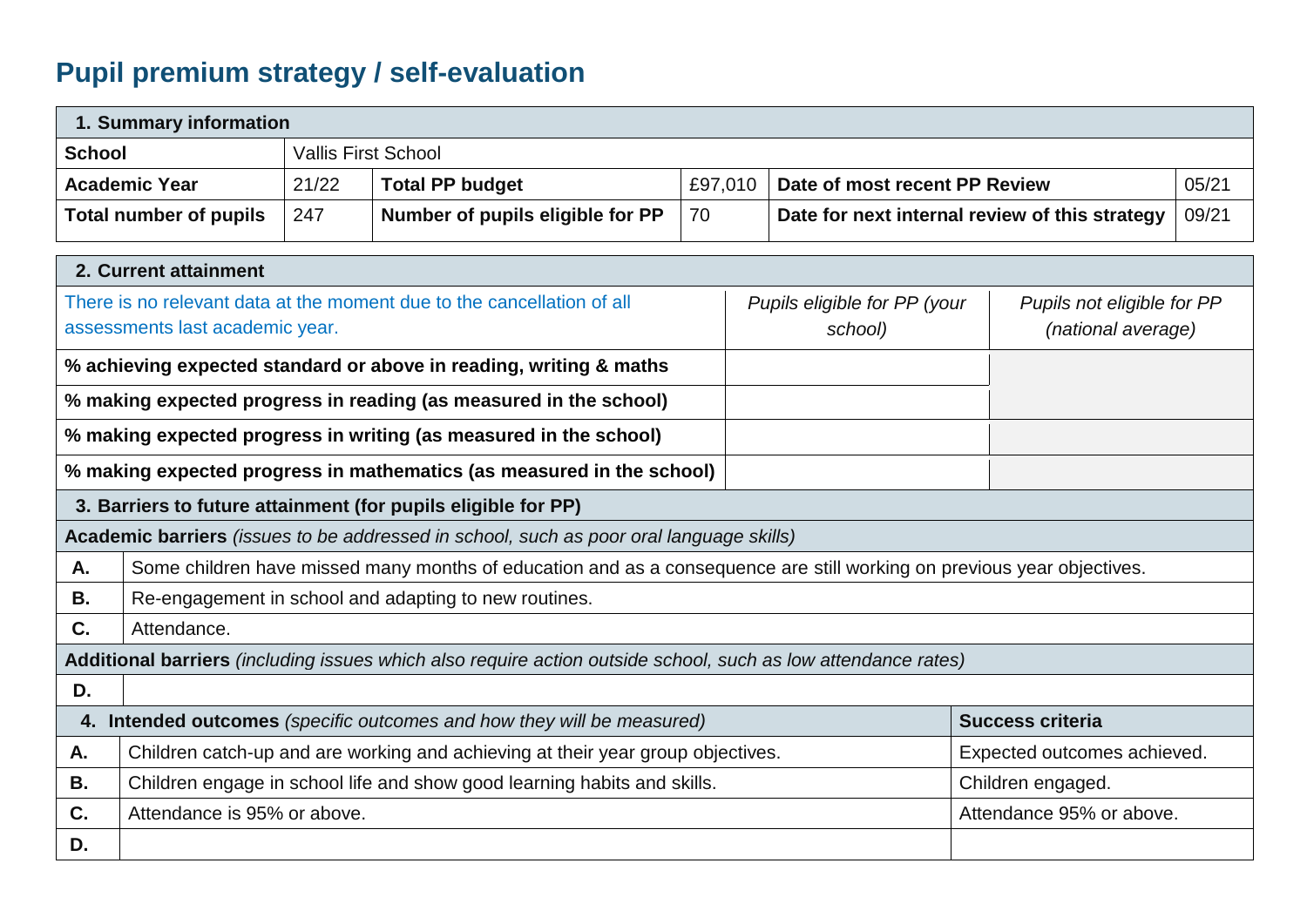| 2021/2022<br>Academic year                                                                                                                                                      |                                                                                       |                                                                                                                                                                                                                                                                                         |                                                                                                                                                                           |                               |                                                                                                                                                                 |  |  |
|---------------------------------------------------------------------------------------------------------------------------------------------------------------------------------|---------------------------------------------------------------------------------------|-----------------------------------------------------------------------------------------------------------------------------------------------------------------------------------------------------------------------------------------------------------------------------------------|---------------------------------------------------------------------------------------------------------------------------------------------------------------------------|-------------------------------|-----------------------------------------------------------------------------------------------------------------------------------------------------------------|--|--|
| The three headings enable you to demonstrate how you are using the Pupil Premium to improve classroom pedagogy, provide targeted<br>support and support whole school strategies |                                                                                       |                                                                                                                                                                                                                                                                                         |                                                                                                                                                                           |                               |                                                                                                                                                                 |  |  |
| i. Quality of teaching for all                                                                                                                                                  |                                                                                       |                                                                                                                                                                                                                                                                                         |                                                                                                                                                                           |                               |                                                                                                                                                                 |  |  |
| <b>Action</b>                                                                                                                                                                   | <b>Intended</b><br>outcome                                                            | What is the evidence and<br>rationale for this choice?                                                                                                                                                                                                                                  | How will you ensure it is<br>implemented well?                                                                                                                            | <b>Staff lead</b>             | When will you review<br>implementation?                                                                                                                         |  |  |
| Teacher<br>intervention<br>groups 1 day per<br>week all year<br>round                                                                                                           | Children catch-up<br>and are working<br>on the objectives<br>for their year<br>group. | Data will show good progress<br>and achievement. Children will<br>have filled the gaps in learning<br>from being out of school and<br>continued to achieve the<br>objectives for their specific<br>year group.                                                                          | SLT and class teachers will<br>monitor through pupil<br>progress meetings and<br>other planned monitoring<br>events in school.                                            | <b>Nick</b><br><b>Firkins</b> | Every Spring term<br>during the budgeting<br>process and Summer<br>term when staffing is<br>revised for the next<br>academic year these<br>costs are revisited. |  |  |
| Whole school<br>phonics training                                                                                                                                                | All staff trained to<br>deliver phonics<br>and support<br>children as<br>necessary.   | Our phonics data has dipped<br>below the national<br>slightly<br>average and after a recent visit<br>from the English Hub, amongst<br>other recommendations, it was<br>suggested that all the staff<br>training in phonics be updated<br>as it is some time since this has<br>happened. | The English Lead and SLT<br>will monitor phonics across<br>school<br>through<br>its<br>the<br>and Evaluation<br>Monitoring<br>timetable<br>lesson<br>and<br>observations. | <b>Nick</b><br><b>Firkins</b> | Ongoing<br>during<br>the<br>academic year.                                                                                                                      |  |  |
|                                                                                                                                                                                 | £11,590<br>Total budgeted cost                                                        |                                                                                                                                                                                                                                                                                         |                                                                                                                                                                           |                               |                                                                                                                                                                 |  |  |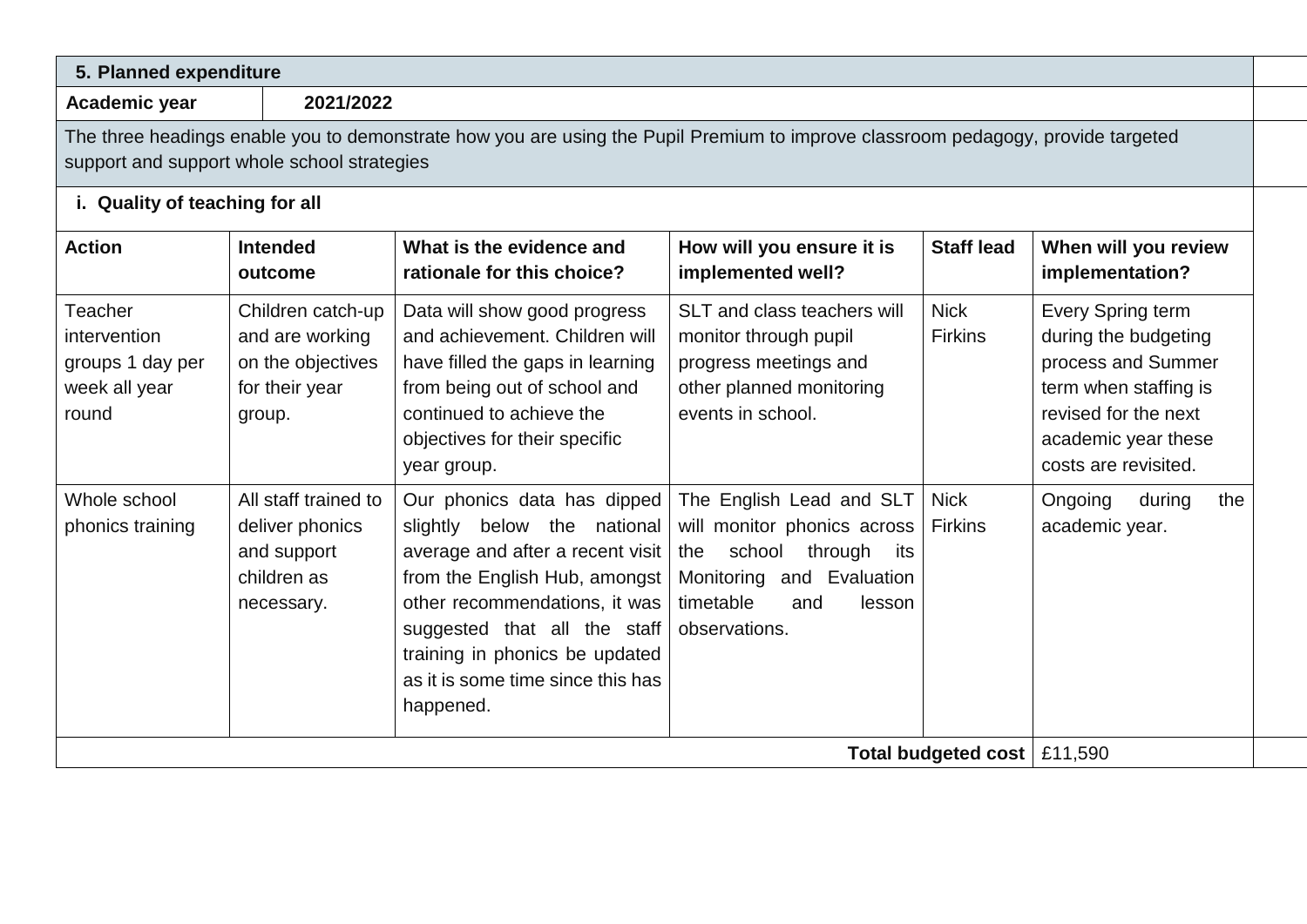| ii. Targeted support                            |                                                                                                                                                            |                                                                                                                                                                                                                                                                                                                                                                                                                                                                                                                                   |                                                                                                                                                                                                                                                                                                                                                                                                                                                                                                                    |                               |                                                                                                                                                                 |  |  |  |
|-------------------------------------------------|------------------------------------------------------------------------------------------------------------------------------------------------------------|-----------------------------------------------------------------------------------------------------------------------------------------------------------------------------------------------------------------------------------------------------------------------------------------------------------------------------------------------------------------------------------------------------------------------------------------------------------------------------------------------------------------------------------|--------------------------------------------------------------------------------------------------------------------------------------------------------------------------------------------------------------------------------------------------------------------------------------------------------------------------------------------------------------------------------------------------------------------------------------------------------------------------------------------------------------------|-------------------------------|-----------------------------------------------------------------------------------------------------------------------------------------------------------------|--|--|--|
| <b>Action</b>                                   | <b>Intended</b><br>outcome                                                                                                                                 | What is the evidence and<br>rationale for this choice?                                                                                                                                                                                                                                                                                                                                                                                                                                                                            | How will you ensure it is<br>implemented well?                                                                                                                                                                                                                                                                                                                                                                                                                                                                     | <b>Staff lead</b>             | When will you review<br>implementation?                                                                                                                         |  |  |  |
| Classroom based<br>TA support for<br>PPG pupils | Narrowing the<br>gap in children's<br>academic<br>achievement and<br>removing barriers<br>to learning and<br>future success is<br>the aim of the<br>grant. | PPG money has enabled us to<br>sustain some additional<br>general Teaching Assistant<br>support in classes to enable<br>support in small groups for<br>phonics, reading writing and<br>maths in all Key Stages so that<br>the work can be closely<br>targeted to the children's<br>needs. Some Teaching<br>Assistants in addition are also<br>offering a range of<br>interventions around helping<br>children who may need<br>support with a particular aspect<br>of the curriculum eg.<br>handwriting, spelling, reading<br>etc. | The children's progress in<br>reading, writing, maths and<br>social or physical skills is<br>discussed and evaluated in<br>termly Pupil Progress<br>Meetings. If children are not<br>making progress they may<br>access some additional<br>support or a specific<br>intervention to address their<br>need. If they do not make<br>progress as a result of an<br>intervention then the activity<br>is changed; this includes our<br>children who access<br>interventions as a result of<br>the Pupil Premium Grant. | <b>Nick</b><br><b>Firkins</b> | Every Spring term<br>during the budgeting<br>process and Summer<br>term when staffing is<br>revised for the next<br>academic year these<br>costs are revisited. |  |  |  |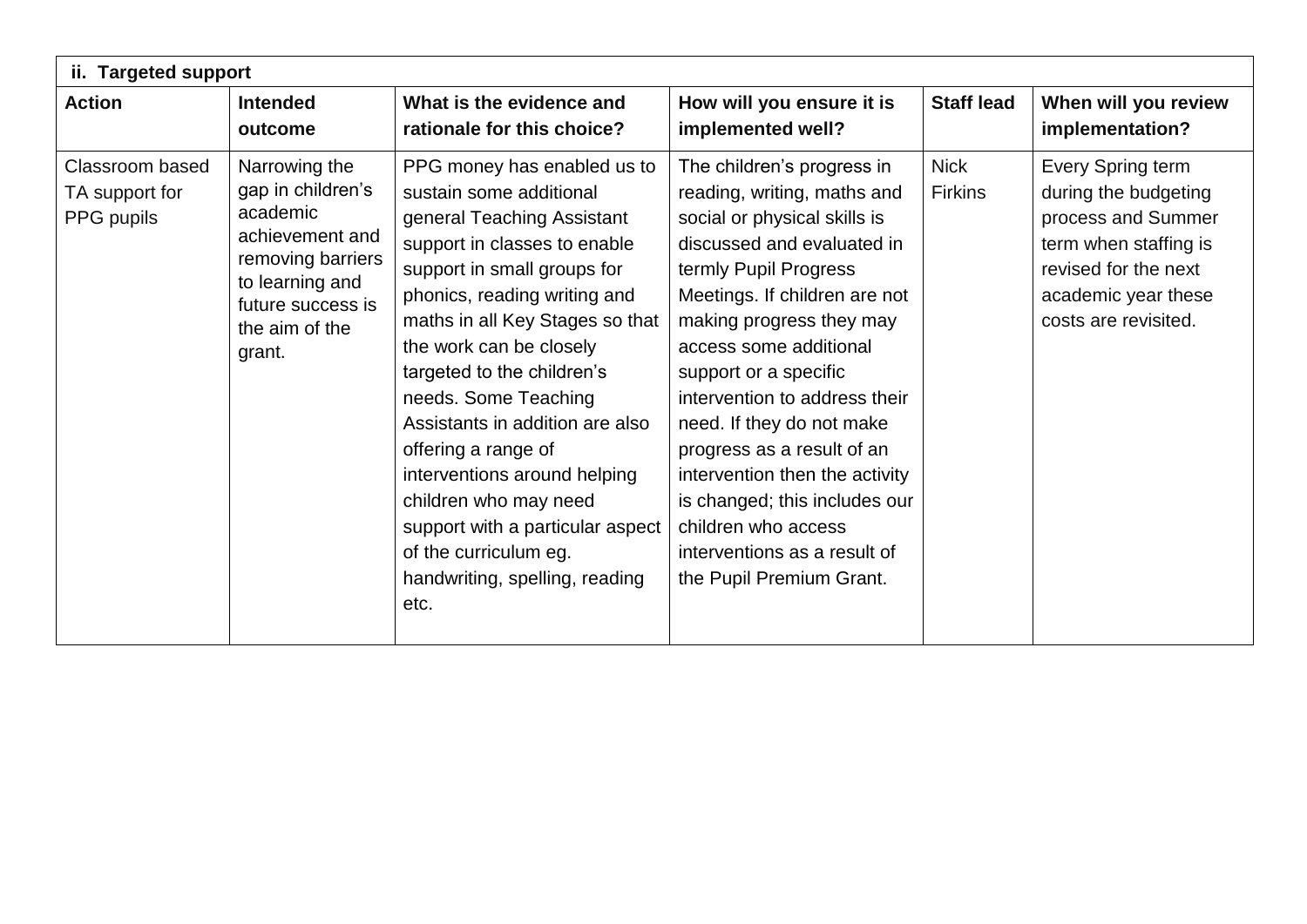| Forest School,<br><b>Elsa and Nurture</b><br>provision staffing                                                              | These alternative<br>provisions<br>support the<br>vulnerable child's<br>emotional welfare<br>and help to<br>develop social<br>skills at the same<br>time as helping<br>them to develop<br>their learning. | Some children will be offered<br>opportunities to access the<br>curriculum through alternative<br>curriculum provision such as<br>our Nurture Group, Forest<br>School and allotment visits.                                                           | For some children this<br>means we address their<br>well-being needs through<br>employing staff to provide<br>the curriculum in a<br>supportive way such as<br>Nurture Group or Forest<br>School. For other children<br>who need access to<br>emotional support or<br>interventions we use small<br>social groups and 1:1<br>support. | Tracy<br>Massey   | Every Spring term<br>during the budgeting<br>process and Summer<br>term when staffing is<br>revised for the next<br>academic year these<br>costs are revisited. |  |
|------------------------------------------------------------------------------------------------------------------------------|-----------------------------------------------------------------------------------------------------------------------------------------------------------------------------------------------------------|-------------------------------------------------------------------------------------------------------------------------------------------------------------------------------------------------------------------------------------------------------|---------------------------------------------------------------------------------------------------------------------------------------------------------------------------------------------------------------------------------------------------------------------------------------------------------------------------------------|-------------------|-----------------------------------------------------------------------------------------------------------------------------------------------------------------|--|
| Release of<br><b>Assistant Head</b><br>one day per week<br>to plan, oversee<br>and evaluate<br>targeted PPG<br>pupil support | To ensure<br>children's needs<br>are supported<br>through<br>appropriate target<br>setting through<br>personal profiles,<br>personal planning<br>& additional<br>interventions                            | Children are identified through<br><b>Pupil Progress Meetings and</b><br>actions and progress are then<br>tracked through a variety of<br>measures (e.g. SDQs,<br>Personal Profiles, ELSA<br>intervention reports, Nurture<br>Provision planning etc) | Progress is tracked through<br>regular reviews with school<br>professionals and parents<br>(e.g. PPMs, Personal Profile<br>Meetings, end of term<br>intervention reviews)                                                                                                                                                             | Tracy<br>Massey   | Every Spring term<br>during the budgeting<br>process and Summer<br>term when staffing is<br>revised for the next<br>academic year these<br>costs are revisited. |  |
|                                                                                                                              | Total budgeted cost<br>£68,535                                                                                                                                                                            |                                                                                                                                                                                                                                                       |                                                                                                                                                                                                                                                                                                                                       |                   |                                                                                                                                                                 |  |
| iii. Other approaches                                                                                                        |                                                                                                                                                                                                           |                                                                                                                                                                                                                                                       |                                                                                                                                                                                                                                                                                                                                       |                   |                                                                                                                                                                 |  |
| <b>Action</b>                                                                                                                | <b>Intended</b><br>outcome                                                                                                                                                                                | What is the evidence and<br>rationale for this choice?                                                                                                                                                                                                | How will you ensure it is<br>implemented well?                                                                                                                                                                                                                                                                                        | <b>Staff lead</b> | When will you review<br>implementation?                                                                                                                         |  |